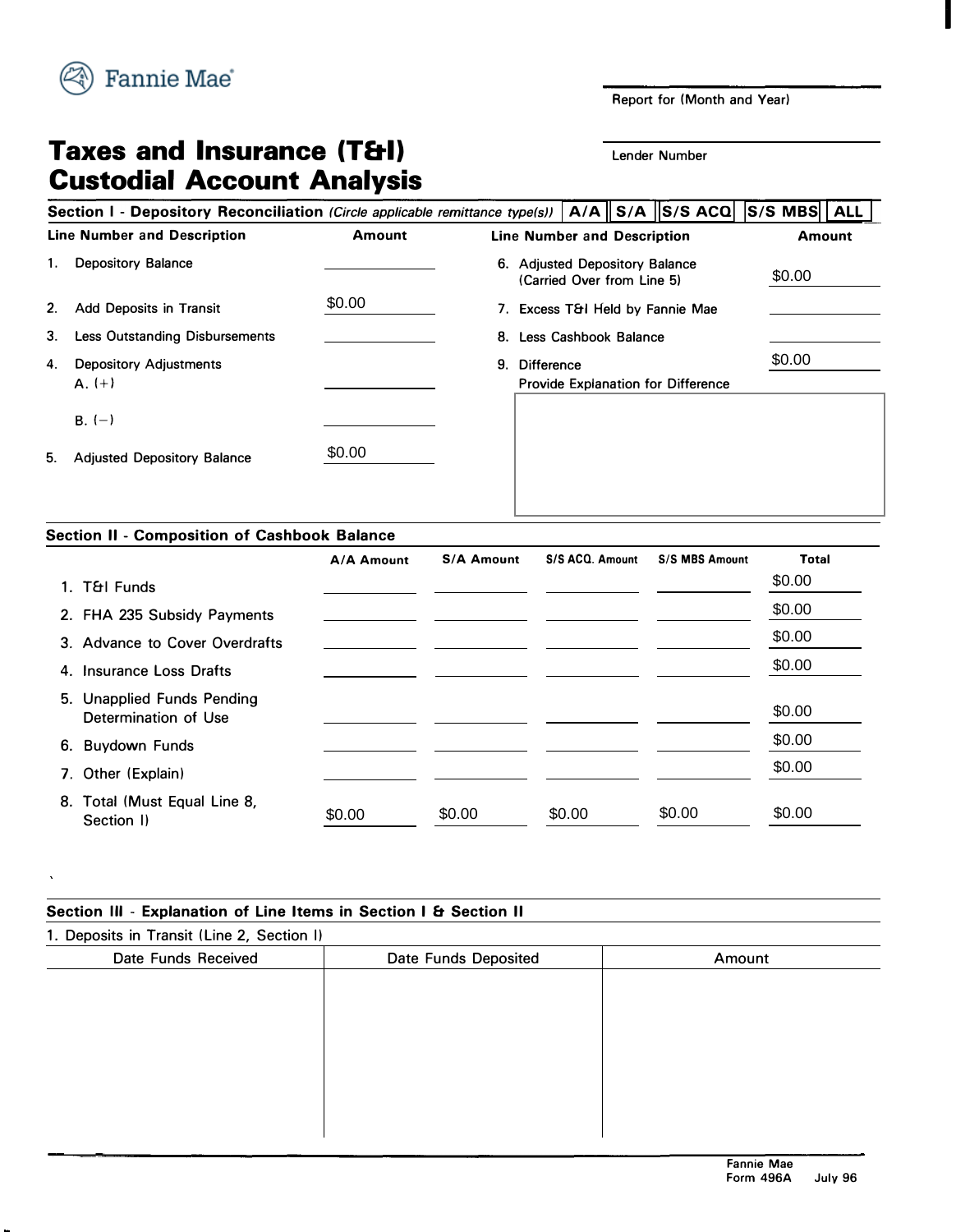| Outstanding Disbursements (Line 3, Section I)<br>2. |             |        |
|-----------------------------------------------------|-------------|--------|
| Date of Disbursement                                | Explanation | Amount |
|                                                     |             |        |
|                                                     |             |        |
|                                                     |             |        |
|                                                     |             |        |
|                                                     |             |        |
|                                                     |             |        |
|                                                     |             |        |
|                                                     |             |        |
| Depository Adjustments (Line 4, Section I)<br>3.    |             |        |
| <b>Explanation of Adjustments</b>                   |             | Amount |
|                                                     |             |        |
|                                                     |             |        |
|                                                     |             |        |
|                                                     |             |        |
|                                                     |             |        |
|                                                     |             |        |
|                                                     |             |        |
|                                                     |             |        |

#### Insurance Loss Drafts (Line 4, Section II)  $\overline{4}$ .

| Fannie Mae Loan Number | Age | Amount | Reasons Funds Have Not Been Disbursed |
|------------------------|-----|--------|---------------------------------------|
|                        |     |        |                                       |
|                        |     |        |                                       |
|                        |     |        |                                       |
|                        |     |        | $\cdot$                               |
|                        |     |        |                                       |
|                        |     |        |                                       |
|                        |     |        |                                       |
|                        |     |        |                                       |
| Lender Name            |     |        | Date                                  |
|                        |     |        |                                       |
|                        |     |        |                                       |
| Certified By           |     |        | Title                                 |
|                        |     |        |                                       |
|                        |     |        |                                       |

Name of Depository Institution and Account Number